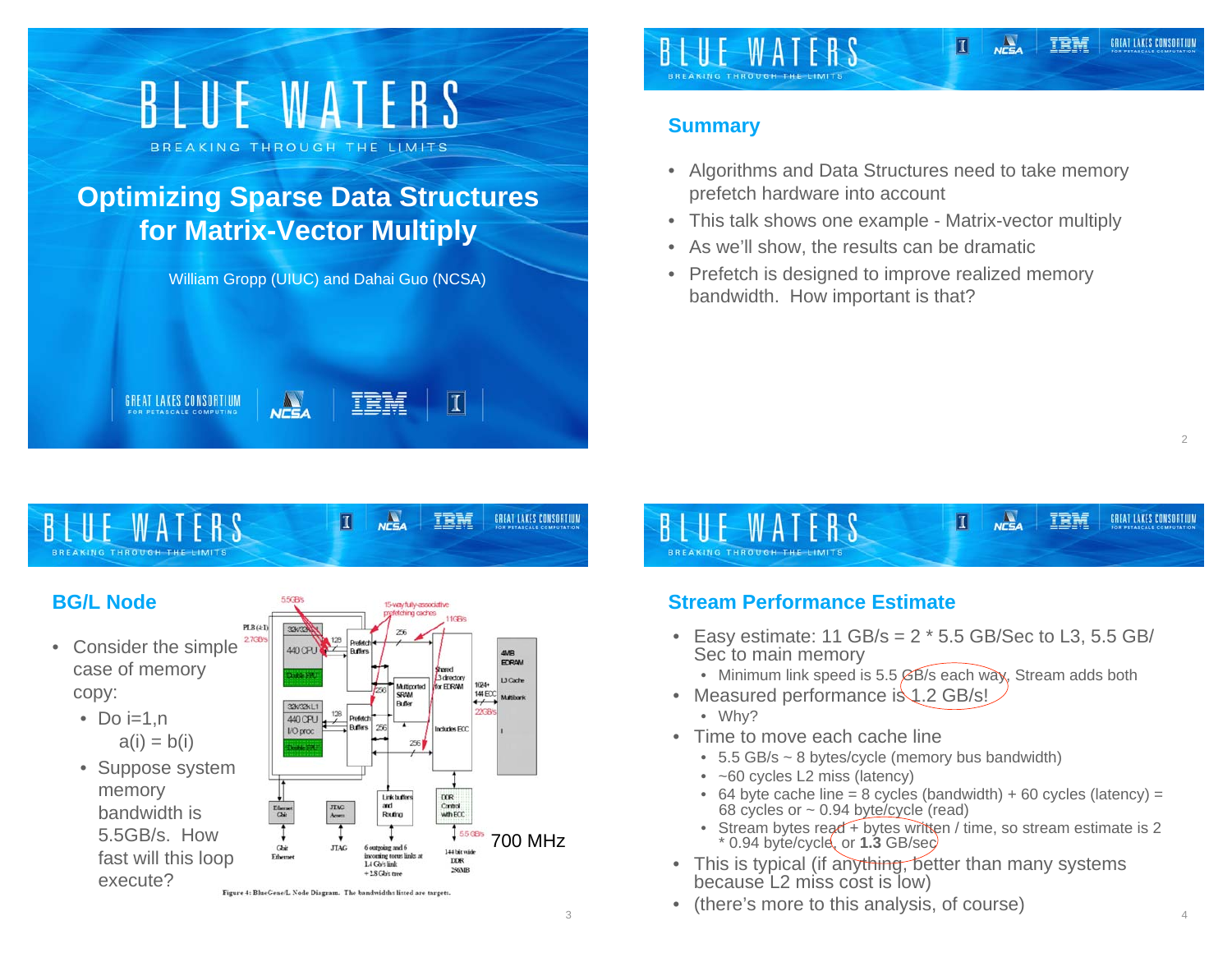

# **Example: Sparse Matrix-Vector Product**

• Common operation for optimal (in floating-point operations) solution of linear systems

```
• Sample code (in C): 
for row=1,n 
  m = i[row] - i[row-1];
  sum = 0:
  for k=1.m
     sum += *a++ * x[*j++];
  v[i] = sum;
```
• Data structures are a[nnz], j[nnz], i[n], x[n], y[n]

# **Simple Performance Analysis**

- Memory motion:
	- nnz (sizeof(double) + sizeof(int)) + n (2\*sizeof(double) + sizeof(int))
	- Assume a perfect cache (never load same data twice; only compulsory loads)

 $n = a$ 

П

TRM

GREAT LAKES CONSORTIUM

- Computation
	- nnz multiply-add (MA)
- Roughly 12 bytes per MA
- Typical WS node can move 1-4 bytes/MA
	- Maximum performance is 8-33% of peak





### **Comments**

5

- Simple model based on memory performance gives good bounds on performance
	- Detailed prediction requires much more work; often not necessary or relevant to the algorithm designer
- Note that a key feature of the model is the use of *measured sustained memory bandwidth*
	- In many cases, achieved performance is close to that limit; advanced techniques, such as auto-tuners, cannot significantly boost performance
- But the measured memory bandwidth is low relative to the raw hardware bandwidth…

6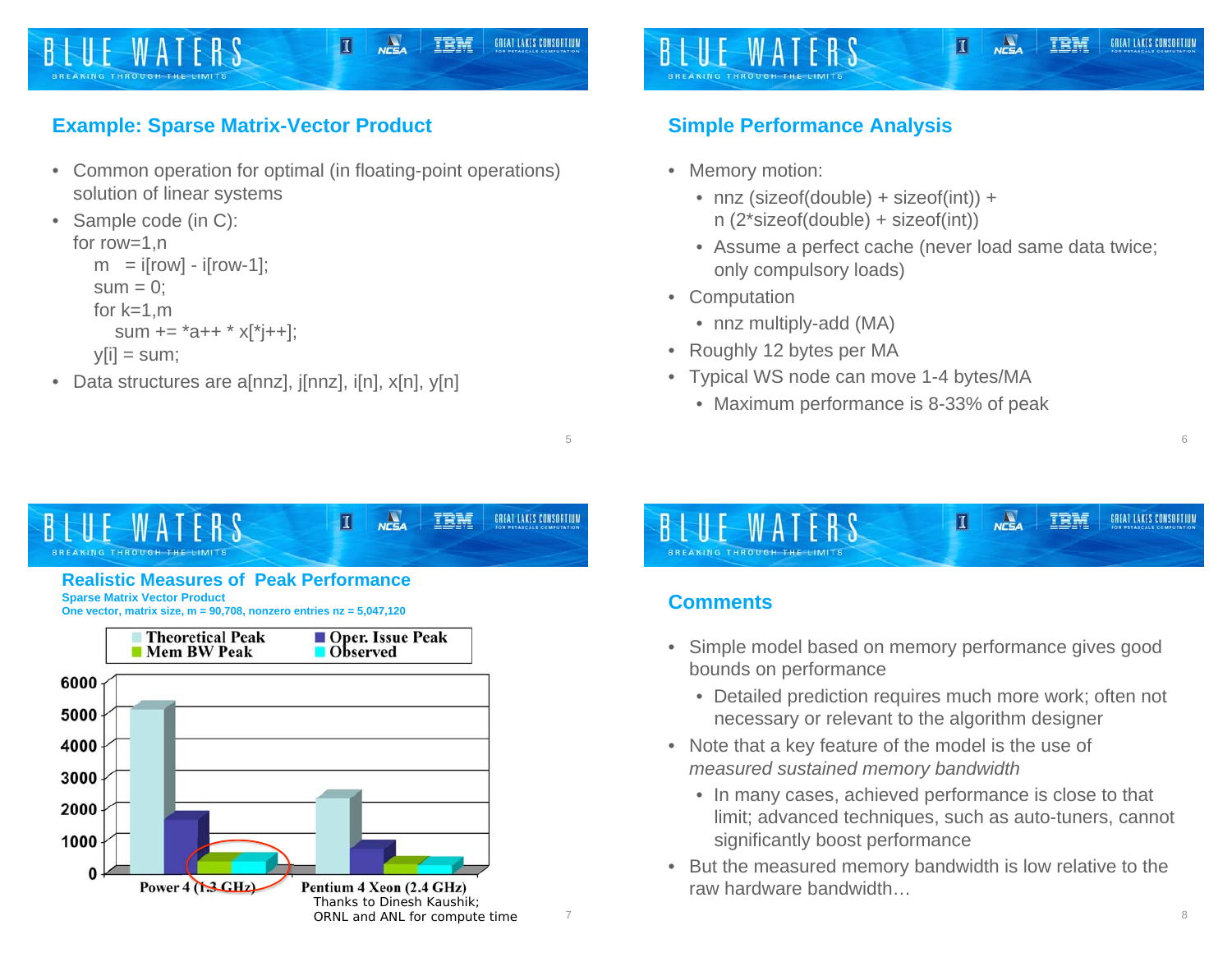# **Prefetch Engine on IBM Power Microprocessors**

- Beginning with the Power 3 chip, IBM provided a hardware component called a prefetch engine to monitor cache misses, guess the data pattern ("data stream") and prefetch data in anticipation of their use.
- • Power 4, 5 and 6 microchips enhanced this functionality.

|         | Data Streams | L2 Cache (MB) | L3 Cache(MB) |
|---------|--------------|---------------|--------------|
| Power 4 |              | $^{\sim}1.5$  | 32           |
| Power 5 | 8            | 1.875         | 36           |
| Power 6 | 16           |               | 32           |

Data Stream and Cache Information

melletels and

The Prefetch Engine on Power3 chip

9

#### **Inefficiency of CSR and BCSR formats**

**BREAKING THROUGH THE** 

• The traditional CSR and Blocked CSR are hard to reorganize for data streams (esp > 2 streams) to enable prefetch, since the number of non-zero elements or blocks for every row may be different.

Π

- Blocked CSR (BCSR) format can improve performance for some sparse matrices that are locally dense, even if a few zeros are added to the matrix.
	- If the matrix is too sparse (or structure requires too many added zeros), BCSR can hurt performance

 $\frac{\Delta}{\Delta t}$ GREAT LAKES CONSORTIUM TRE П W A BREAKING THROUGH THE LIMITS

# **Streamed Compressed Sparse Row (S-CSR) format**

- S-CSR format partitions the sparse matrix into blocks along rows with size of bs. Zeros are added in to keep the number of elements the same in each row of a block. The column indices for ZEROs in each row are set to the index of the last non-zero element in the row. The first rows of all blocks are stored first, then second, third … and bs-th rows.
- For the sample matrix in the following Figure, NNZ = 29. Using a block size of bs = 4, it generates four equal length streams R, G, B and P. This new design only adds 7 zeros every 4 rows.





#### **Streamed Blocked Compressed Sparse Row (S-BCSR) format**

• When the matrix is locally dense and can be blocked efficiently with a few ZEROs added in, we can restore the blocked matrix using the similar idea as S-CSR format. The first rows of all blocks are stored first, then second, third … and last rows. Using 4x4 block for example, it will generate R, G, B and P four equal length streams. We call this the Streamed Blocked Compressed Row storage format (S-BCSR).

#### A sparse matrix with 4X4 blocks







GREAT LAKES CONSORTIUM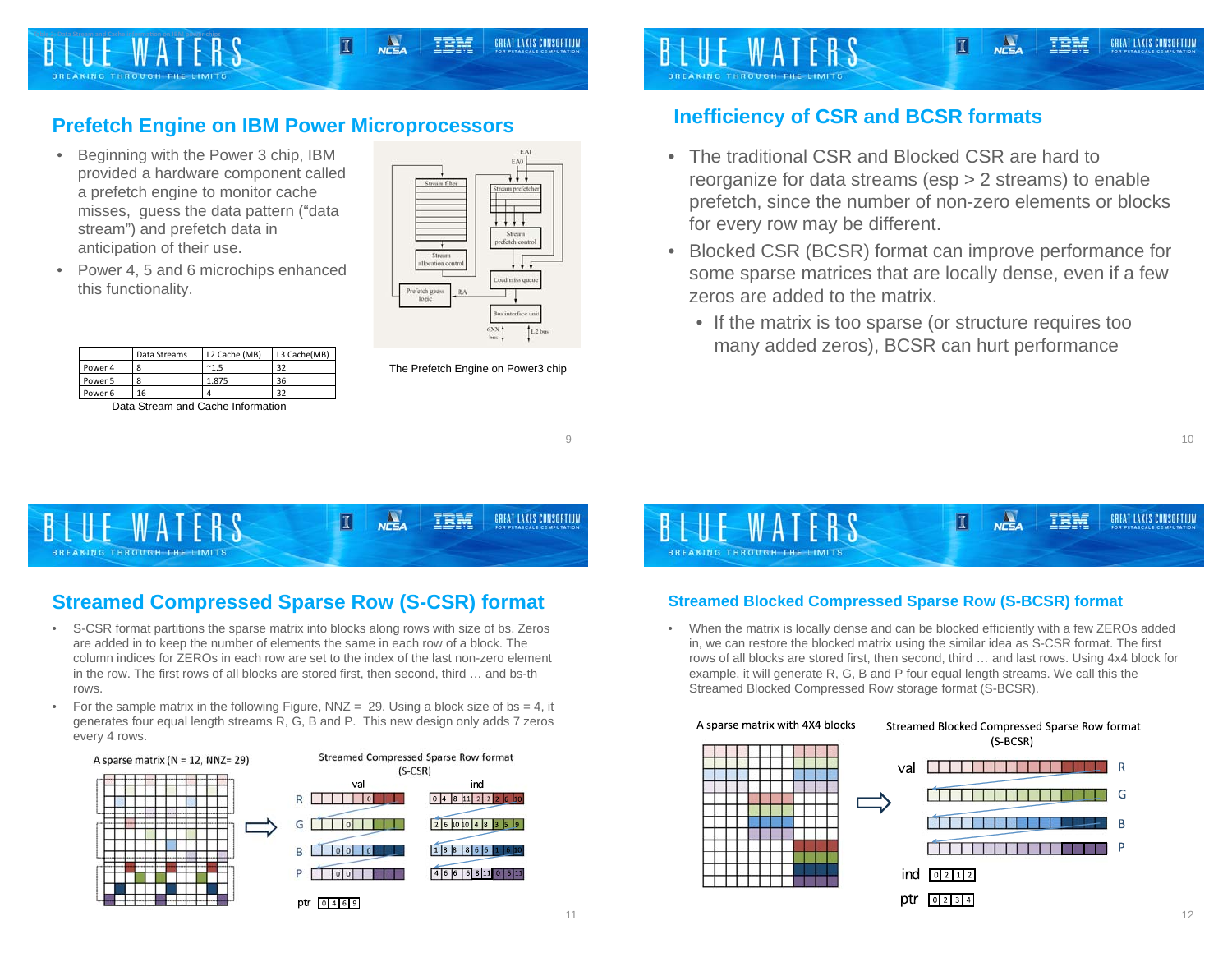# **Codes for CSR and S-CSR-2 formats**

| <b>CSR</b>                                                                                                                                                                                                                                                                                                                                                                                                                                                                                                                           | <b>S-CSR-2</b>                                                                                                                                                                                                                                                                                                                                                                                                                                                                                                     |                                                                                                                                                                                                                                                                                                                                                                                                                                                                                                                                                                                                                                                                                                                                                                                                                                                                                                                                                                                                                 |
|--------------------------------------------------------------------------------------------------------------------------------------------------------------------------------------------------------------------------------------------------------------------------------------------------------------------------------------------------------------------------------------------------------------------------------------------------------------------------------------------------------------------------------------|--------------------------------------------------------------------------------------------------------------------------------------------------------------------------------------------------------------------------------------------------------------------------------------------------------------------------------------------------------------------------------------------------------------------------------------------------------------------------------------------------------------------|-----------------------------------------------------------------------------------------------------------------------------------------------------------------------------------------------------------------------------------------------------------------------------------------------------------------------------------------------------------------------------------------------------------------------------------------------------------------------------------------------------------------------------------------------------------------------------------------------------------------------------------------------------------------------------------------------------------------------------------------------------------------------------------------------------------------------------------------------------------------------------------------------------------------------------------------------------------------------------------------------------------------|
| void CSR(double *v, double *x,<br>double *z. int *ii. int *idx. int NROW)<br>int i, j,n, *idxp;<br>double sum1, *v1, xb;<br>#pragma omp parallel for \<br>private(i,j,n, sum1,v1,idxp,xb) \<br>schedule(static)<br>for (i=0; i <nrow; i++)="" {<br=""><math>sum1 = 0.0</math>:<br/><math>n = ii[i] - ii[0]; v1 = v+n;</math><br/><math>idxp = idx + n;</math><br/>for (j=ii[i]; j<ii[i+1]; j++)="" {<br=""><math>xb = *(x + (*idxp++));</math><br/>sum1 += <math>(*v1++)*xb;</math><br/><math>z[i]</math> = sum1;</ii[i+1];></nrow;> | void S CSR 2(double *v, double *x, double *z, int *ii,<br>int *idx. int NROW)<br>int $rbs = 2$ ;<br>int MROW =NROW/rbs, rrows = NROW%rbs, rslast<br>$=$ rbs:<br>if(rrows $> 0$ ) {MROW++; rslast = rrows;}<br>double *v1, *v2;<br>int *ix1, *ix2;<br>int i, j, k, nl, nm, ilen;<br>double sum1, sum2;<br>$ilen = ii[MROW] - ii[0];$<br>$v1 = v$<br>$ix1 = idx$ :<br>$ix2 = ix1 + ilen$ ; $v2 = v1 + ilen$ ;<br>int $MNR = MROW-1$ ;<br>$if($ rrows == 0 $)$ MNR = MROW;<br>double *v10. *v20:<br>int *iix1, *iix2; | #pragma omp parallel for \<br>private(i,j,nm, sum1,sum2,v10,v20,iix1,iix2) \<br>schedule(static)<br>for (i=0; i <mnr; i++)="" {<br=""><math>sum1 = sum2 = 0.0</math>:<br/><math>nm = i[i] - i[i]</math><br/>// two streams<br/><math>v10 = v1 + nm</math>; <math>v20 = v2 + nm</math>;<br/><math>\text{ii} \times 1 = \text{i} \times 1 + \text{n}</math>m: <math>\text{ii} \times 2 = \text{i} \times 2 + \text{n}</math>m:<br/>for (j=ii[i]; j<ii[i+1]; j++){<br="">sum1 += <math>*(v10++)*x[*i]</math><br/>sum2 += <math>*(v20++)*x[*iix2++];</math><br/>λWi<br/><math>z</math>rbs<sup>*</sup>i 1 = sum1: <math>z</math>rbs<sup>*</sup>i+11 = sum2:<br/>M<sub>i</sub><br/><math>i = MNR</math>:<br/>if (rrows == 1) {<br/>sum<math>1 = 0.0</math>:<br/><math>nm = i[i] - i[0];</math><br/><math>v10 = v1 + nm</math>;<br/><math>\text{i}</math>ix1 = ix1 + nm:<br/>for <math>(i=i[i]; i\le i[i+1]; i++)</math><br/>sum1 += <math>*(v10++) * x[*i]</math><br/><math>z[rbs'i] = sum1;</math></ii[i+1];></mnr;> |



### **Codes for BCSR-4 and S-BCSR-4 formats**

#### **BCSR-4** S-BCSR-4

| void BCSR_4(double *v, double *x, double *z, int *ii, int *idx, int MROW)<br>int i, j, n, *idxp;<br>double x1.x2.x3.x4.x5. sum1.sum2.sum3.sum4.sum5:<br>double *xb. *v0: | void S_BCSR_4(double *v, double *x, double *z, int *ii, int *idx, int MROW)<br>int i, j, n, len, *idxp;<br>double x1,x2,x3,x4,x5, sum1,sum2,sum3,sum4;<br>double *xb, *v0, *v1, *v2, *v3, *v4, *v10, *v20, *v30, *v40; |
|--------------------------------------------------------------------------------------------------------------------------------------------------------------------------|------------------------------------------------------------------------------------------------------------------------------------------------------------------------------------------------------------------------|
| #pragma omp parallel for \                                                                                                                                               | $len = (ii[MROW] - ii[0])^*4;$                                                                                                                                                                                         |
| private(i, j, n, sum1, sum2, sum3, sum4, v0, xb, idxp) \<br>schedule(static)                                                                                             | $v1 = v$ : $v2 = v+len$ : $v3 = v+len*2$ : $v4 = v+len*3$ :                                                                                                                                                            |
| for (i=0; i <mrow; i++)="" th="" {<=""><th>#pragma omp parallel for \</th></mrow;>                                                                                       | #pragma omp parallel for \                                                                                                                                                                                             |
| $n = i[f] - i[f0]$ ;                                                                                                                                                     | private(i,j,n,sum1,sum2,sum3,sum4,v10,v20,v30,v40,xb,idxp) \                                                                                                                                                           |
| $v0 = v + 16$ *n:                                                                                                                                                        | schedule(static)                                                                                                                                                                                                       |
| $idxp = idx + n$ :                                                                                                                                                       | for $(i=0; i < MROW; i++)$ {                                                                                                                                                                                           |
| $sum1 = sum2 = sum3 = sum4 = 0.0$ :                                                                                                                                      | $n = i[f] - i[f0];$                                                                                                                                                                                                    |
| for ( $[i=i[i]; j< i[i[i+1]; i++)$ {                                                                                                                                     | $v10 = v1 + 4*n$ : $v20 = v2 + 4*n$ :                                                                                                                                                                                  |
| $xb = x + 4*(\text{right}) + 1$                                                                                                                                          | $v30 = v3 + 4*n$ :<br>$v40 = v4 + 4*n$ :                                                                                                                                                                               |
| $x1 = xb[0]; x2 = xb[1]; x3 = xb[2]; x4 = xb[3];$                                                                                                                        | $idxD = idx + n$ :                                                                                                                                                                                                     |
| sum1 += $v0[0]$ *x1 + $v0[1]$ *x2 + $v0[2]$ *x3 + $v0[3]$ *x4;                                                                                                           | $sum1 = sum2 = sum3 = sum4 = 0.0$ :                                                                                                                                                                                    |
| sum2 += $v0[4]$ *x1 + $v0[5]$ *x2 + $v0[6]$ *x3 + $v0[7]$ *x4;<br>sum3 += $v0[8]$ *x1 + $v0[9]$ *x2 + $v0[10]$ *x3 + $v0[11]$ *x4;                                       | for $(i=i[i]; j {$                                                                                                                                                                                                     |
| sum4 += $v0[12]*x1 + v0[13]*x2 + v0[14]*x3 + v0[15]*x4$ ;                                                                                                                | $xb = x + 4*(\text{"idxp++})$ ;                                                                                                                                                                                        |
| $v0 == 16$ :                                                                                                                                                             | $x1 = xb[0]; x2 = xb[1]; x3 = xb[2]; x4 = xb[3];$                                                                                                                                                                      |
|                                                                                                                                                                          | sum1 += v10[0]*x1 + v10[1]*x2 + v10[2]*x3 + v10[3]*x4;                                                                                                                                                                 |
| $z[4^*i] = sum1$ ;<br>$z[4^*+1] = \text{sum2}$                                                                                                                           | sum2 += $v20[0]*x1 + v20[1]*x2 + v20[2]*x3 + v20[3]*x4;$                                                                                                                                                               |
| $z[4^*+2] = \text{sum3}$<br>$z[4^*+3] = \text{sum4}$ :                                                                                                                   | sum3 += $v30[0]$ <sup>*</sup> x1 + $v30[1]$ <sup>*</sup> x2 + $v30[2]$ <sup>*</sup> x3 + $v30[3]$ <sup>*</sup> x4:                                                                                                     |
|                                                                                                                                                                          | sum4 += $v40[0]$ *x1 + $v40[1]$ *x2 + $v40[2]$ *x3 + $v40[3]$ *x4;                                                                                                                                                     |
|                                                                                                                                                                          | $v10 == 4$ : $v20 += 4$ : $v30 += 4$ : $v40 += 4$ :                                                                                                                                                                    |
|                                                                                                                                                                          |                                                                                                                                                                                                                        |
|                                                                                                                                                                          | $z[4^*i] = sum1; z[4^*i+1] = sum2;$                                                                                                                                                                                    |
|                                                                                                                                                                          | $z[4^*+2]$ = sum3; $z[4^*+3]$ = sum4;                                                                                                                                                                                  |



#### **Some Sparse Matrices used in the tests**

- •We used matrices from the University of Florida collection
- All the codes were compiled with "xlc\_r –O3 –qstrict –q64 -qtune=auto -qarch=auto". 64KB page size was set for text and data on Power5 and Power6 chips.
- • Performance measured is that average of three runs after a "cold start" run

| <b>Matrix</b>      | N      | <b>NNZ</b> | <b>Matrix</b>        | N       | <b>NNZ</b> |
|--------------------|--------|------------|----------------------|---------|------------|
| 494 bus            | 494    | 1080       | bcsstm27             | 1224    | 28,675     |
| shipsec5           | 179860 | 5146478    | gemat11              | 4929    | 33,185     |
| airfoil 2d         | 14214  | 259688     | bai-dw4096           | 8192    | 41,746     |
| ibm-dc1            | 116835 | 766396     | bcsstk35             | 30237   | 740,200    |
| gupta3             | 16783  | 4670105    | crystk03             | 24696   | 887,937    |
| Hood               | 22054  | 5494489    | goodwin              | 7320    | 324,784    |
| msdoor             | 415863 | 10328399   | bcircuit             | 68902   | 375,558    |
| Ldoor              | 952203 | 23737339   | shyy161              | 76480   | 329,762    |
| bcsstk25           | 15439  | 133840     | bbmat                | 38744   | 1,771,722  |
| finan512           | 74752  | 335872     | olafu                | 16146   | 515,651    |
| qa8fk              | 66127  | 863353     | venkat50             | 62424   | 1,717,792  |
| nd <sub>24</sub> k | 72000  | 14393817   | pwt                  | 36519   | 181,313    |
| af shell9          | 504855 | 9046865    | sinc18               | 16428   | 973,826    |
| audikw 1           | 943695 | 39297771   | ohne2                | 181343  | 11,063,545 |
| cfd <sub>2</sub>   | 123440 | 1605669    | thermal <sub>2</sub> | 1228045 | 4,904,179  |
| raefsky3 5         | 106000 | 7443840    | TSOPF RS b2383       | 38120   | 16,171,169 |
| finance256         | 37376  | 167936     | s3rmt3m1             | 5489    | 112,505    |



 } }

#### **Performance Ratio compared to CSR format**

- S-CSR format is better than CSR format for all (on Power 5 and 6) or Most ( on Power 4) matrices
- •S-BCSR format is better than BCSR format for all (on Power 6) or Most ( on Power 4 and 5) matrices
- •Blocked format performance from  $\frac{1}{2}$  to 3x CSR.



13

GREAT LAKES CONSORTIUM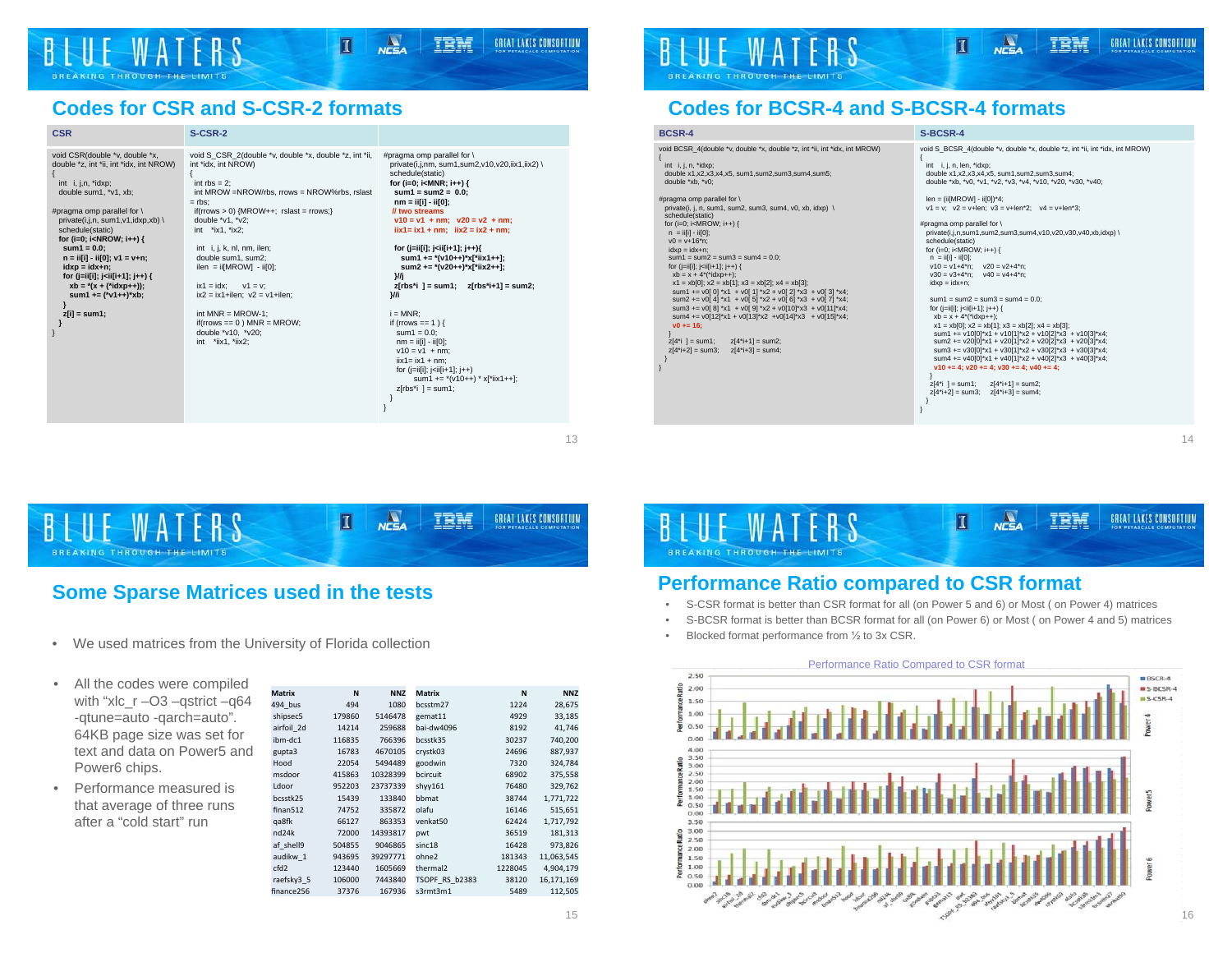

# **S-CSR formats with two and four streams**

- S-BCSR-4 is generally better than S-BCSR-2 on Power 6.
- •On Power 4 and 5, these two are mixed.
- •S-CSR-4 format can achieve over 2x performance improvement of CSR.





# **SMP with 4 threads**

• SMP with 4 threads also tested on P5 and P6. Typical performance boost of 1.5-2x over CSR





# **MPI with 4 nodes**

- Parallel tests with MPI using 4 nodes on P5 and P6. At most 50% improvement achieved.
- Probably due to communication overhead (these are small matrices)



 $N<sub>CSA</sub>$ IBM  $\blacksquare$ GREAT LAKES CONSORTIUM BREAKING THROUGH THE LIMITS

# **Comparison of S-BCSR-4 format to BCSR-4 format**

- The matrices are chosen with large data size (> 32 MB) *and* the performance of BCSR format is close to *or* better than CSR format.
- Performance Improvement of S-BCSR-4 format compared to BCSR-4 format: P4: 20 -60%, P5: 30 -45%, P6: 75 -108%

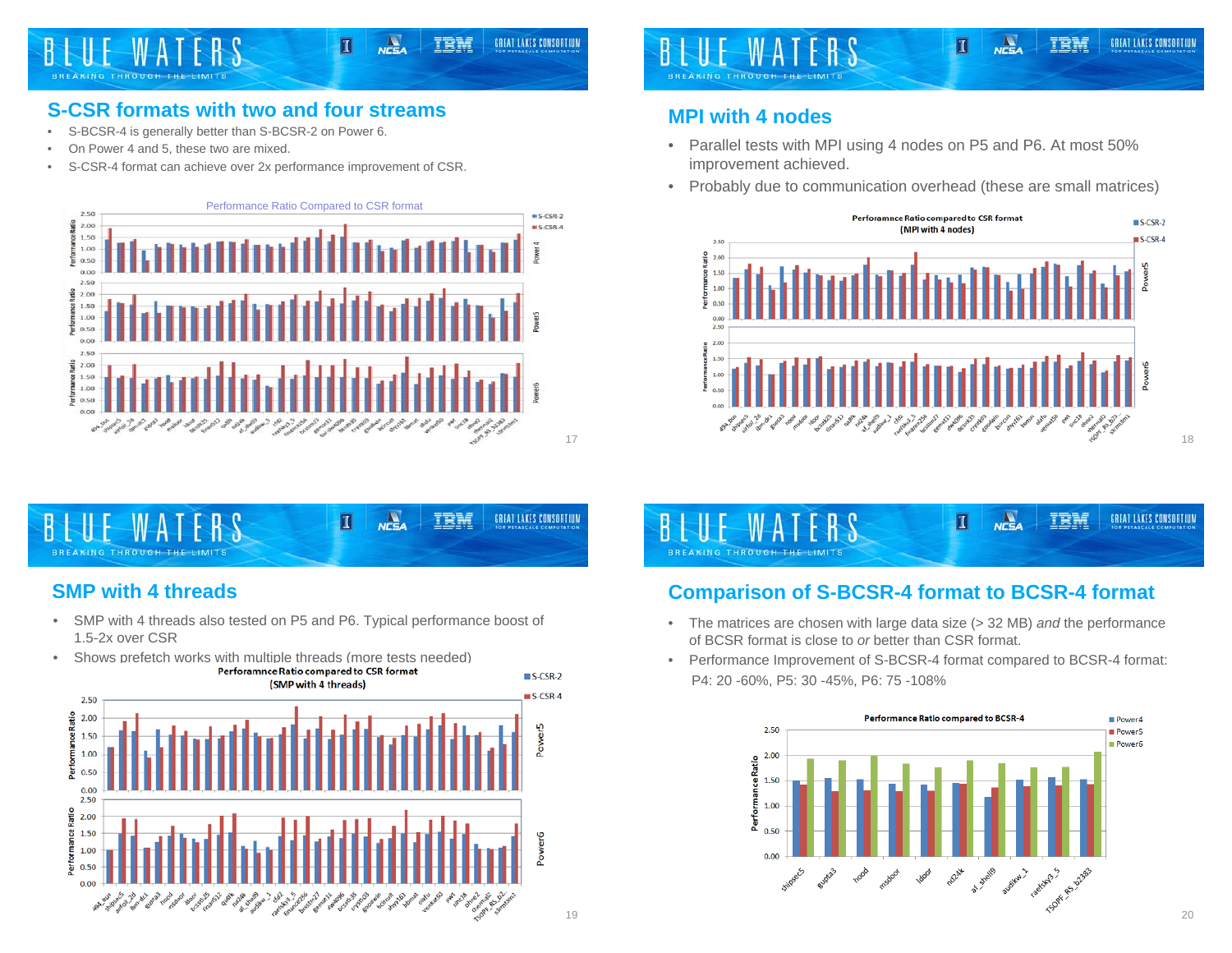

# **Streamed format on Intel processors**

- • The tests were also run on abe.ncsa.uiuc.edu (Xeon/Clovertown, 2.33 GHz, 2x4 MB L2 cache)
- • S-CSR-2 and/or S-CSR-4 format can result in better performance than CSR format for many matrices.
- S-BCSR-4 format is better than BCSR-4 format for all the matrices except for "bcsstm27", which is small and fits in cache. For most matrices, S-BCSR format provides a 10 - 20% of performance improvement.





### **Yet Another Complication**

- How many loads and stores from memory are required by  $a = b$
- Natural answer is
	- One load (b), one store (a)
- For cache-based systems, the answer is
	- Two loads: cacheline containing b *and* cacheline containing a
	- One store: cacheline containing a
- Recall the 2 read for one write path to L1 cache
- For main memory, max rate is then 2/3 \* 5.5GB/sec, or 3.7 GB/s
	- Still almost double the best, hand-tuned stream kernel

### **Summary and Future Work**

• The streamed CSR and BCSR storage formats can significantly improve the performance of SpMV for a variety of matrices on IBM processors. Over 100% performance improvement can be achieved.

П

TRN

GREAT LAKES CONSORTIUM

- Simulation results for POWER7 also are good
- •The new formats also show the benefits on Intel processors.
- We will compare the new format with other auto-tuning packages, such as Berkeley-OSKI, and with other approaches to improve performance within rows (such as sorted CSR)
	- New formats will be provided within PETSc
	- Initial results: S-CSR provides more performance than OSKI
- Alignment and SIMD instructions will also be considered in the new formats.
- Perhaps most important extension to other matrix-vector operations used in preconditioners

### **Peak and Observed Memory Performance**

- **This diagram** leaves off the most important information - 5.6GF peak latency between node components
- Stated values are *never* observed by the programmer



 $n \frac{\Delta}{\Delta}$ 

П

TRM

21

22

GREAT LAKES CONSORTIUM